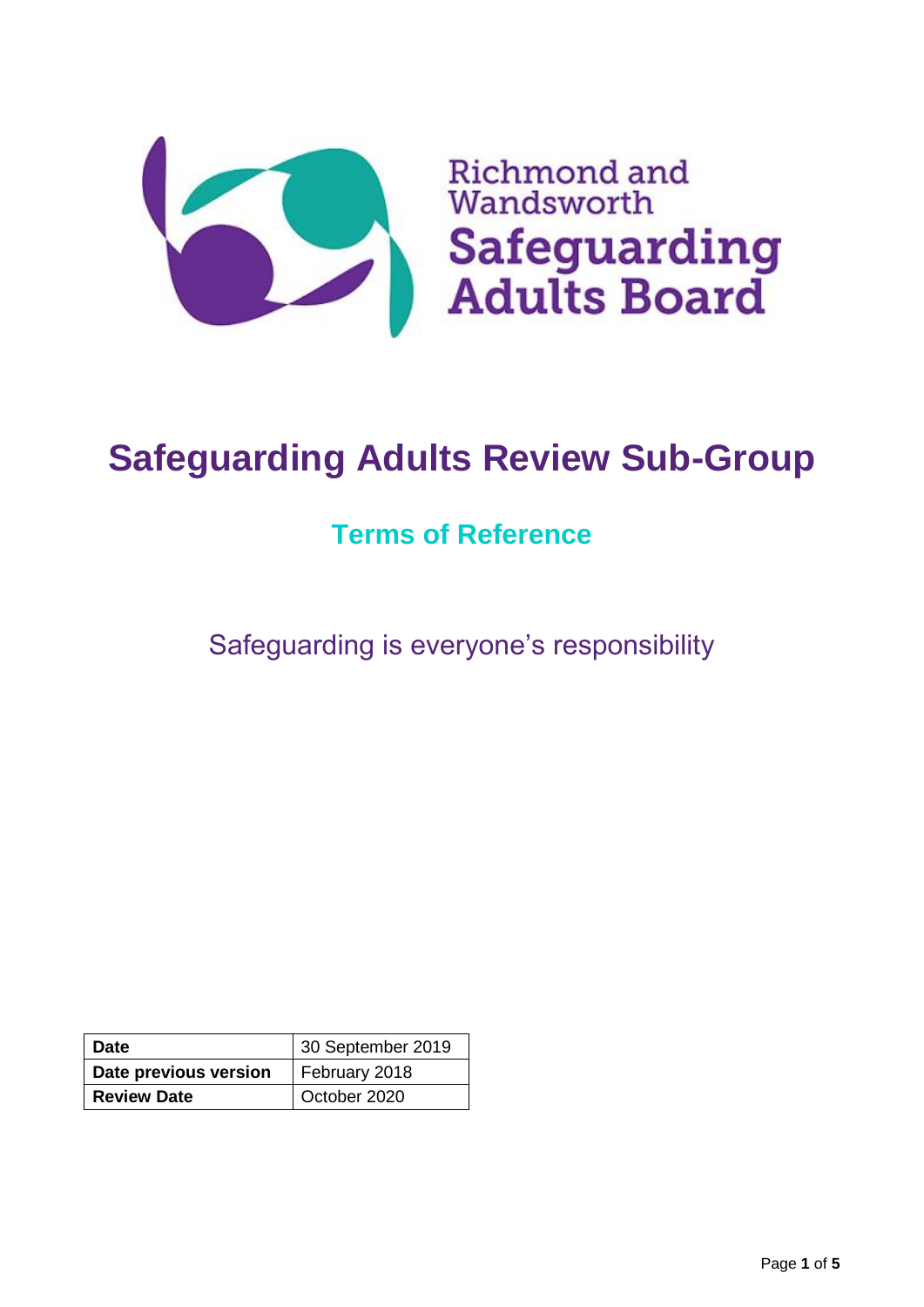### **1. Introduction**

- 1.1. In its Vision statement the Richmond and Wandsworth Safeguarding Adults Board (RWSAB) commit to the fundamental principle that all citizens of Richmond and Wandsworth Boroughs (irrespective of age, race, gender, culture, religion, physical or mental ill health; disability or sexual orientation) have a fundamental right to live an independent life free from harm and abuse. All agencies will work together and commit to ensuring that Safeguarding is Everybody's Business. This will be done by:
	- Raising awareness about abuse.
	- Preventing abuse from happening wherever possible.
	- Reporting and responding to concerns and incidents of harm and abuse.
	- Sharing information and intelligence to reduce and remove risk.
	- Share and utilise learning from safeguarding enquiries and reviews to develop practice and preventive strategies.
	- Embed a "Making Safeguarding Personal" approach across the partnership which ensures people are involved and in control of all safeguarding activities.
- 1.2. The Safeguarding Adults Review (SAR) Sub-group is one of the structures through which the Board delivers its vision.
- 1.3. Section 44 The Care Act 2014 requires a Safeguarding Adult Board to carry out a Safeguarding Adult Review in the circumstances described. Statutory Guidance (section 14.133 onwards) sets this out in more detail. More specific supporting information on SARs can be found in the London Multiagency Safeguarding Procedures and the RWSAB's own protocol.

#### **2. Purpose of SAR Sub-group**

2.1. To act, with delegated responsibility, on behalf of the RWSAB to monitor the delivery of its statutory duties with regard to carrying out SARs, including receiving referrals and making recommendations to the RWSAB Executive on whether or not the statutory criteria are met.

# **3. Functions of SAR Sub-group**

- 3.1. The key objectives of the Sub-group are:
	- Ensure an effective multi-agency protocol is in place and in line with the London Multiagency Safeguarding Policy and compliant with requirements of The Care Act 2014.
	- Receive SAR referrals.
	- Make recommendations to the RWSAB Executive with regard to SAR referrals.
	- Commission SAR reviewers, identify stakeholders/partners to be involved in the SAR, agree the terms of reference and costs associated with each SAR.
	- Receive updates on SAR progress and consider the final SAR report and recommendations before submitting this for sign off to the RWSAB Executive.
	- Ensure that all SARS are published on the website, submitted to the National SAR Library project and reported on in the RWSAB annual report.
	- Co-ordinate and update actions taken in relation to SAR learnings from all partners.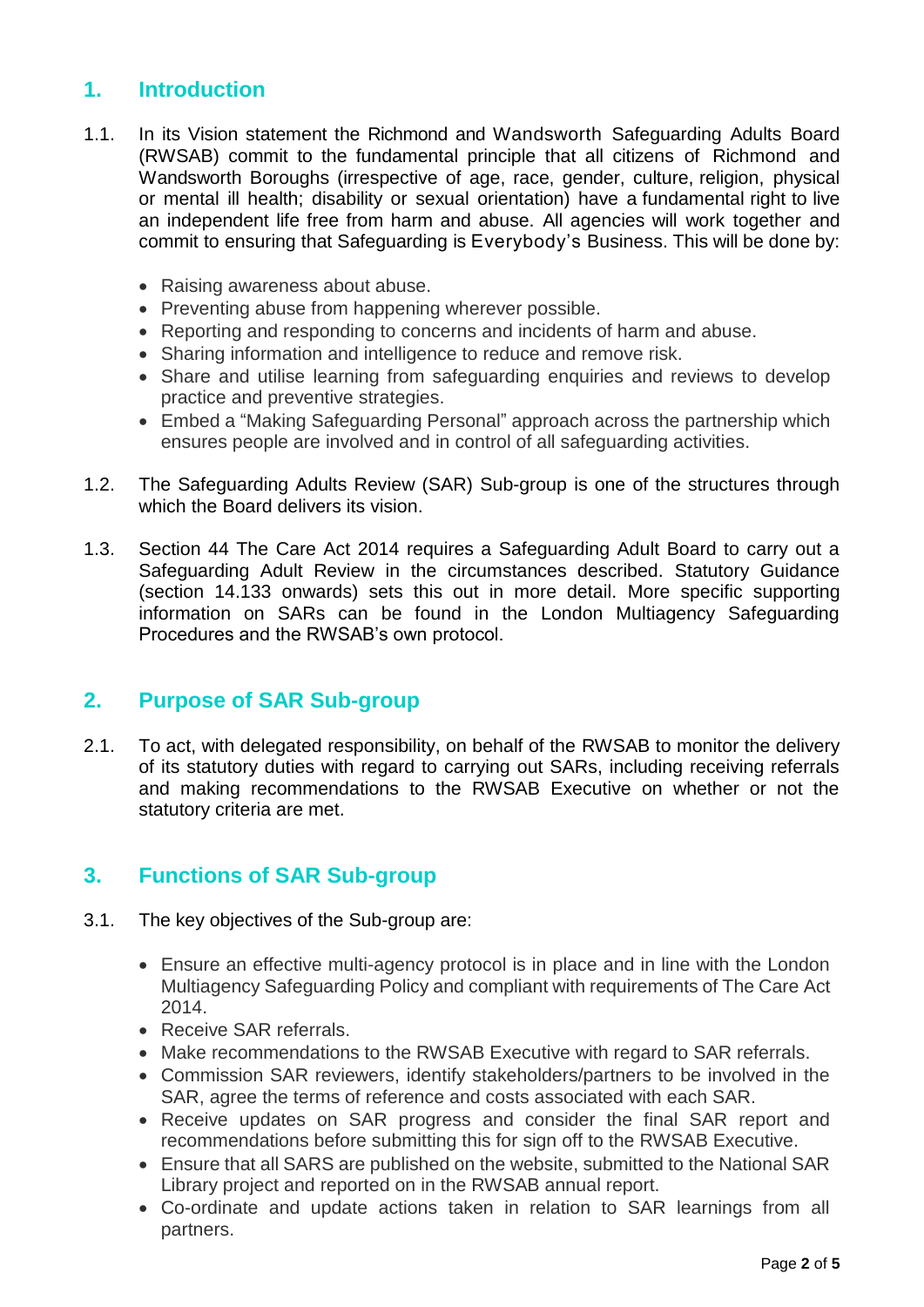• Consider SAR learning themes emerging both locally and nationally to ensure that the RWSAB responds to these.

# **4. Links to other Sub-groups**

- 4.1. The SAR Sub-group will link to other RWSAB Sub-groups where they have an important role to play in matters such as:
	- Sharing learning and development needs identified through SARS with the Performance and Workforce Sub-group.
	- Communicate with the Communication and engagement Sub-group to ensure publication of SARS on the RWSAB web-site
	- Sharing any communication and public interest matters from SARS to ensure that partners are aware of any implications for their organisations.

#### **5. Membership and member's responsibilities**

| <b>MEMBER</b>                                                                                 | <b>AGENCY</b>                                            | <b>PURPOSE</b>                                                  |
|-----------------------------------------------------------------------------------------------|----------------------------------------------------------|-----------------------------------------------------------------|
| <b>Assistant Director of Adult</b><br>Social Services, Commissioning<br>and Quality Standards | <b>Richmond and Wandsworth</b><br>Councils               | Chair of Sub-group;<br><b>Council Adult Social</b><br>Care Lead |
| <b>Head of Professional Standards</b><br>and Safeguarding,                                    | <b>Richmond and Wandsworth</b><br>Councils               | <b>Council Professional</b><br><b>Standards Lead</b>            |
| <b>Safeguarding Service Manager</b>                                                           | <b>Richmond and Wandsworth</b><br>Councils               | Council<br>Safeguarding Lead                                    |
| Director of Quality &<br>Governance                                                           | <b>Wandsworth Clinical</b><br><b>Commissioning Group</b> | <b>CCG Safeguarding</b><br>Lead                                 |
| Director of Quality                                                                           | <b>Richmond Clinical</b><br><b>Commissioning Group</b>   | <b>CCG Safeguarding</b><br>Lead                                 |
| Senior Officer, South West<br>London Borough Command<br>Unit                                  | Metropolitan police - South West<br>London BCU           | Police<br>Representative                                        |
| <b>SAB Board Co-ordinator</b>                                                                 | Richmond and Wandsworth<br>Councils                      | <b>RWSAB Link</b>                                               |
| Independent Chair (on ad hoc<br>basis)                                                        | <b>RWSAB</b>                                             | Link to RWSAB<br><b>Executive</b>                               |

5.1. Membership will Include the following Core Members:

- 5.2. Each of the core members will nominate a deputy of sufficient seniority to fully act on behalf of the agency they represent if they are unable to attend any meeting.
- 5.3. The meeting must have a quorate membership of at least 3 core members.
- 5.4. Co-opted members can be agreed at the discretion of the Chair, dependent upon the issue under discussion.
- 5.5. Ad hoc representatives from the wider RWSAB may be invited to participate in extended SAR Sub-group meeting to discuss specific issues, where their input will improve the effectiveness of the Sub-group's actions.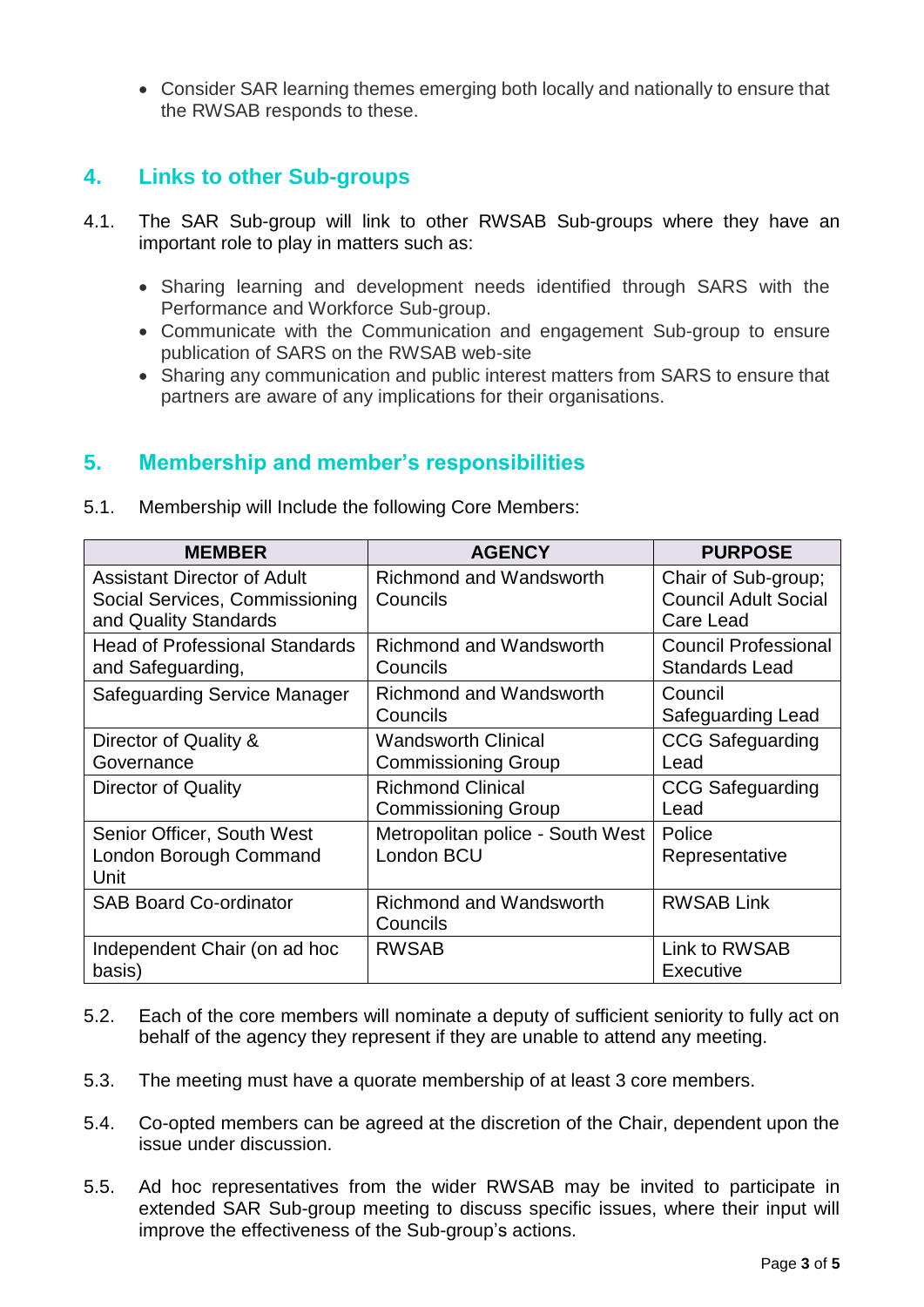5.6. All conflicts of interest should be declared at the start of any meetings; any member can be asked to stand down (at the discretion of the Chair) for any item under discussion if there is a conflict of interest. In such circumstances, an alternative member can be co-opted to bring complementary expertise.

#### **6. Meeting frequency and form**

- 6.1. The Sub-group will meet at least quarterly or more frequently as required.
- 6.2. The Sub-group will send out meeting invitations and agendas at least 5 days before each meeting.
- 6.3. Minutes will be kept of all meetings and circulated to the members after the meeting.
- 6.4. The SAB Coordinator and allocated administrator will administer the Sub-group.
- 6.5. The Sub-group may establish task and finish group with co-opted members from partner organisations to undertake specific activities such as the annual selfassessment and peer support event, specific workforce issue or to create policy and procedures.
- 6.6. All referrals will be considered in compliance with the RWSAB SAR Protocol. The referring person or agency will be invited to attend the SAR Sub-group to present the reason for their referral and be involved in the Sub-group's discussion.

#### **7. Governance**

- 7.1. The SAR Sub-group is accountable to the RWSAB Executive.
- 7.2. The chair of the Sub-group is responsible for preparing a report for each RWSAB Executive meeting to provide updates on the group's activities.

#### **8. Decisions and escalation**

- 8.1. Wherever possible to Sub-group will make decisions and recommendations based on consensus between members. Where there is not consensus decisions will be made based on a simple majority of the members and the chair will hold a casting vote where there is a deadlock.
- 8.2. Where decisions are required urgently they can be made by email.
- 8.3. In exceptional circumstances, where consensus cannot be reached, issues can be exculated to the Executive to provide direction.

#### **9. Communication, Data Protection and Accountability**

9.1. The Sub-group will communicate with members electronically in accordance with the Data Protection Act 2018 and the GDPR regulations.